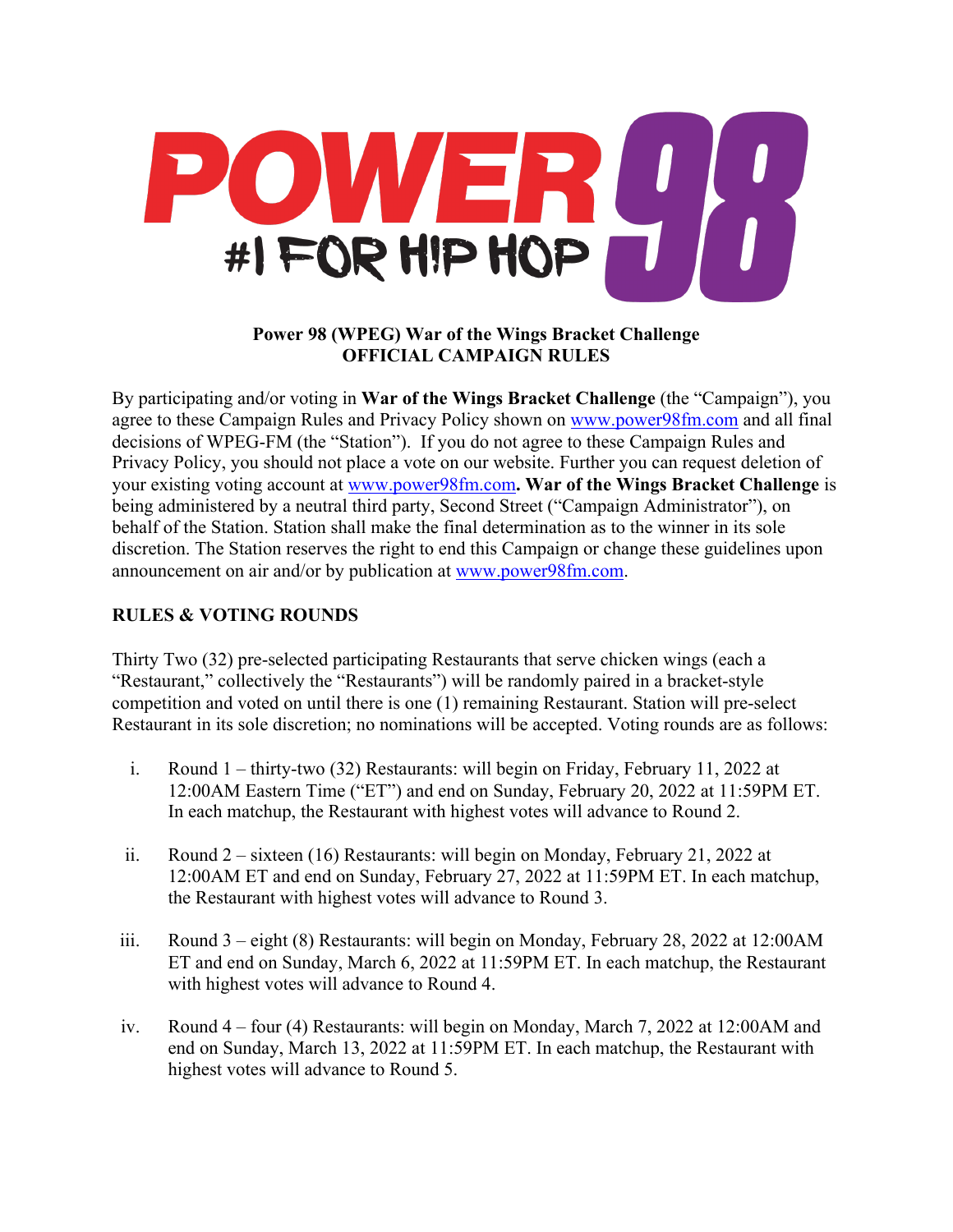- v. Round 5 two (2) Restaurants: will begin on Monday, March 14, 2022 at 12:00AM ET and end on Sunday, March 20, 2022 at 11:59PM ET. The Restaurant with the highest number of votes once Round 5 has concluded will be deemed the winning Restaurant, upon confirmation of eligibility. Potential winning Restaurant will be notified by phone and/or email on or around Monday, March 21, 2022.
- vi. Users may submit one vote per round.
- vii. In the event of a tie in any round, the Restaurant to advance to the next round will be randomly selected by the Station.
- viii. In the event that a pre-selected Restaurant would like to opt out of the Campaign, the paired Restaurant will automatically win that round. Restaurants may opt out by emailing Leslie.Baylor@bbgi.com with the subject line "War of the Wings Campaign Opt-Out". Upon confirmation, the Restaurant will be removed from the Campaign.

### **VOTING MECHANISMS**

Votes are to be cast by individuals only with unique email addresses. Automated or multiple voting mechanisms are strictly prohibited. Any votes suspected by the producers to be fraudulent may be disqualified, in the Station's sole discretion, and could affect the final standings prior to or after initial announcement. The Station reserves the right in its sole discretion to cancel or suspend this Campaign, in part or in its entirety, should virus, tampering, fraud, technical difficulties or other causes beyond its control corrupt the administration, security, fairness, integrity or proper administration of the Campaign, or for any reason whatsoever. The Station further reserves the right to modify these Campaign Rules at any time during the voting period for any reason, in its sole discretion.

Participating Restaurants may not attempt to obtain votes by any fraudulent or inappropriate means, including, without limitation, by: (a) circumventing (or encouraging others to circumvent) any vote limits; (b) using any automated system to vote; (c) offering any inducements to others in exchange for votes; or (d) using proxy voting schemes in which anyone other than the actual person submits the vote. The Station, in its sole discretion, reserves the right to reject any votes that they have reason to believe were obtained through fraudulent or inappropriate means.

### **PRIZE**

Up to one (1) winning Restaurant will be awarded an advertising campaign on WPEG (FM) valued at no greater than five thousand dollars (\$5,000). Advertising grant will be awarded subject to Station advertising availability and inventory and must be used over three months; April, May, and June 2022; subject to change in Station's sole discretion. Station reserves the right to approve and edit any scripts, images, videos, etc. and may reject any content if it is deemed, at the sole discretion of the Station, to be unsuitable for public display or posting on the Station's website. Winning Restaurant agrees that they will be contacted by a Station Account Executive for the purpose of developing, creating & executing the campaign. Winning